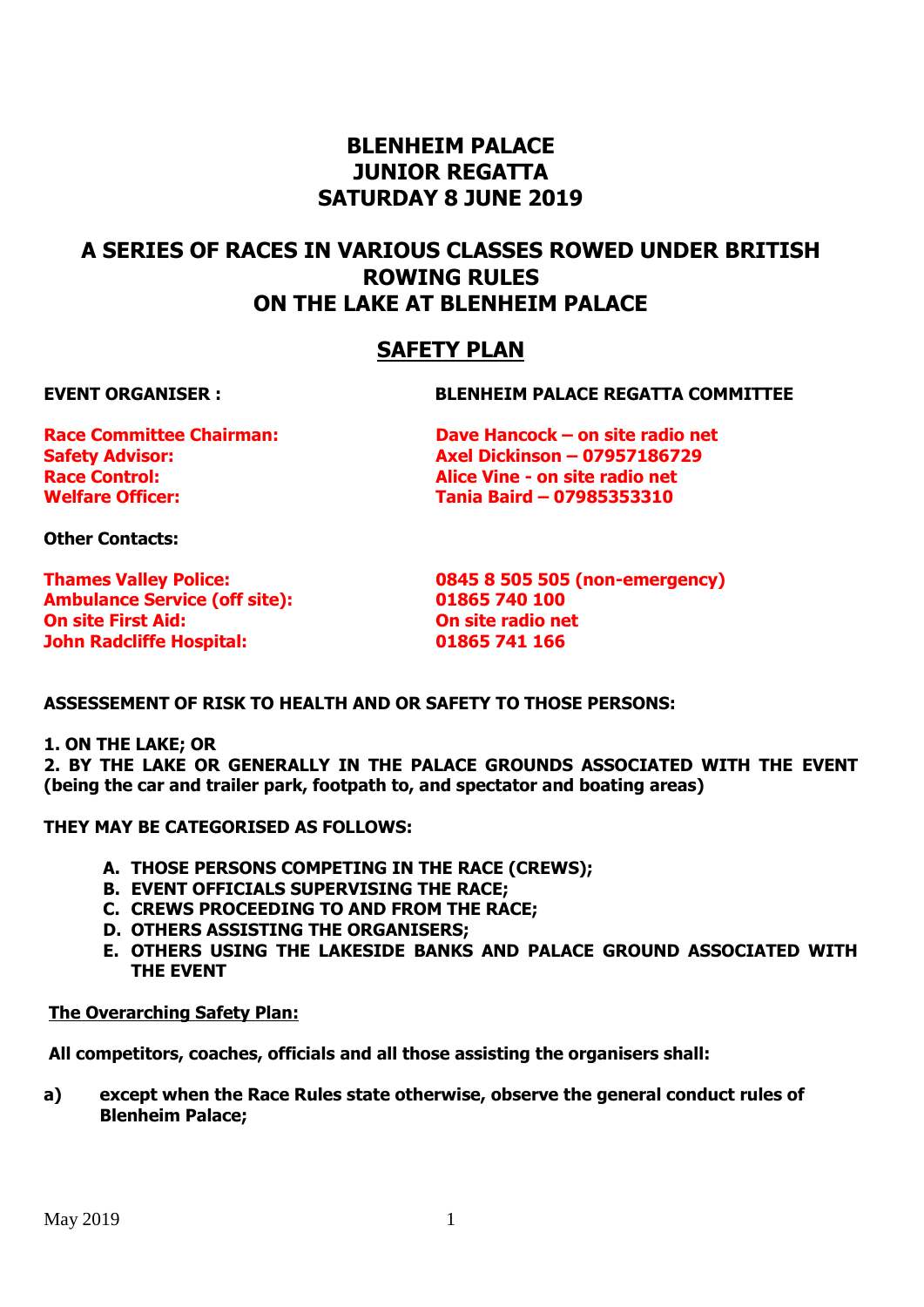- **b) implement the provisions of the British Rowing's Rules for the Conduct of Regattas and Races and Row Safe – A Guide to Good Practice in Rowing ("Row Safe");**
- **c) be observant and aware of the risks related to use of the lake for the purpose of competitive racing and of the need to prevent accidents at all times;**
- **d) comply with all requests and instructions issued by the Race Committee and its officials and/or Blenheim Palace officers, designed to prevent accident, injury and/or ensure the safety and welfare of those involved with or affected by the conduct of the race.**
- **e) ensure as best they may that each person taking part has been assessed and trained to the level of competency required by British Rowing and the race to enable them to safely compete in the race or to undertake the supervision of those taking part in the race.**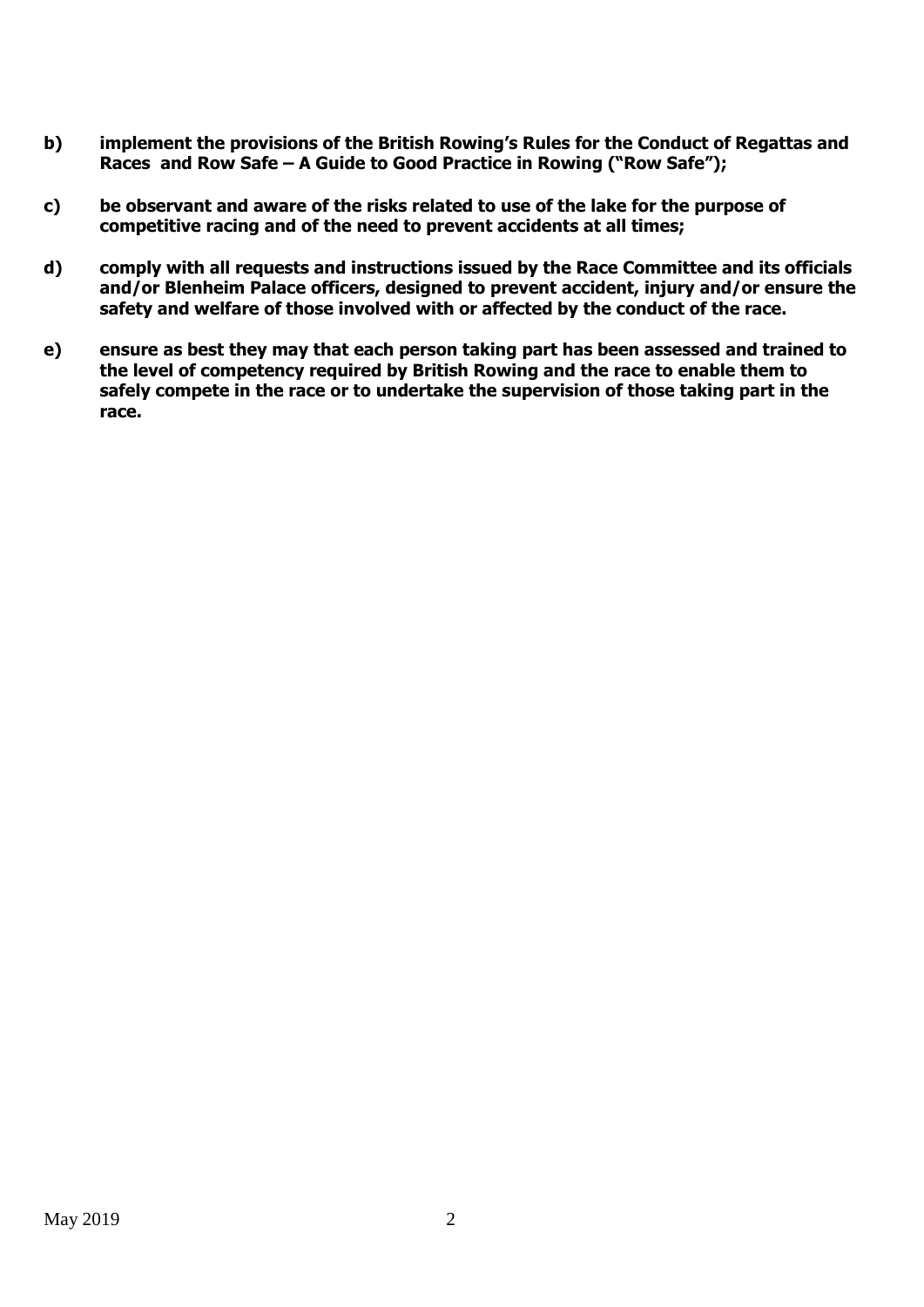# **BLENHEIM PALACE REGATTA SATURDAY 8 JUNE 2019**

#### **ASSESSEMENT OF RISK**

**This assessment forms part of the safety management of the event and is submitted by the Safety Advisor appointed by the Organising Committee to assist them to plan the event and to conduct it safely, in accordance with British Rowing's "Row Safe".**

**Because of the changing nature of the lake and its environment, the quantification of risk identified in this assessment is to be regarded as dynamic and a direct factor of those conditions prevailing both at the start of the race and during each part of it.**

**It should be examined by the Race Committee, together with the Safety Advisor, on the morning of the race to permit the most immediate assessment of each risk to be determined and make possible the identification of others evident at that time.**

**The examination by the Race committee should be repeated before the commencement of racing in each subsequent division and take account of any incident that may have occurred previously.** 

### **Agencies and others affected by the conduct of the Race:**

- **1. British Rowing;**
- **2. Blenheim Palace;**
- **3. Thames Valley Police;**
- **4. Metropolitan Police;**
- **5. Oxfordshire Ambulance Service NHS Trust;**

#### **Related documents:**

- **1. Blenheim Palace Regatta –Risk Assessment–Appendix: Hazard/Control Description**
- **2. The Health and Safety at Work and provision of Welfare at Work Act 1974 and the relevant Regulations made thereunder;**
- **3. The British Rowing's "Row Safe";**
- **4. The Race Rules, Notices and Instructions issued to Team Managers and Coaches**
- **5. The instructions to Athletes**
- **6. The Map of the Course and Site identifying hazards, circulating patterns etc.;**
- **7. Regatta Welfare Policy**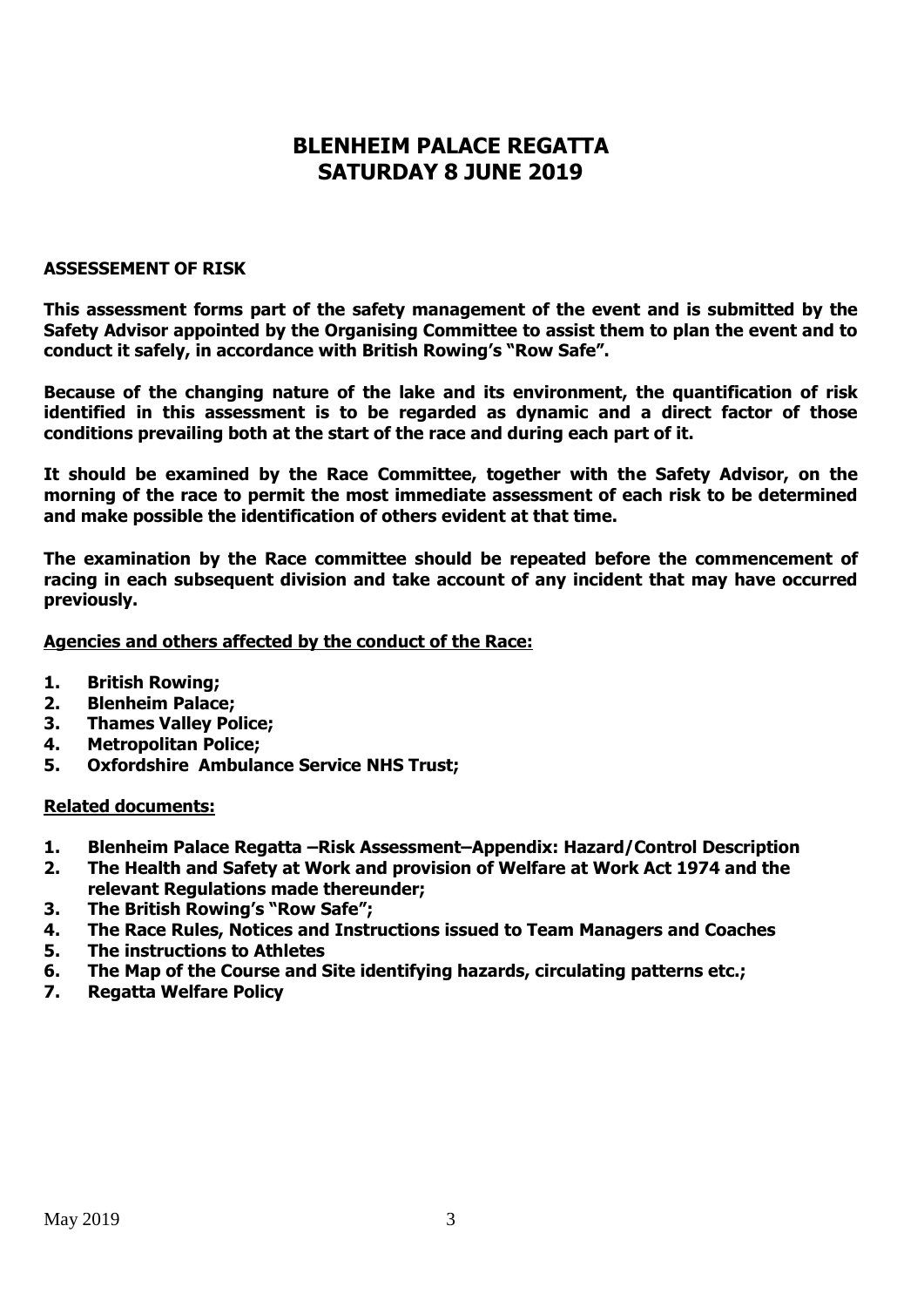# **BLENHEIM PALACE REGATTA SATURDAY 8 JUNE 2019**

# **Risks Identified and Safety Response**

## *ON LAND:*

- Risks between people vehicle movements in trailer and car park: *Area to be marshalled and all* traffic guided to set parking areas. Chief Marshal in car park and trailer park to have radio contact with race control and first aid provision.
- Preparation of boats in trailer park, loading of boats on trailer. In accordance with instructions to team managers and coaches, at all times handling of boats to be supervised by at least two adults. Trailer only to be managed by trailer management team.
- Risks between people vehicle movements on path / road between trailer park and boat storage area: Trailer towing vehicle to be driven by Blenheim Palace Staff and driven in accordance with Palace rules relating to vehicle movements. Pedestrians and vehicles to be kept separate by marshals wherever possible
- Storage and movement of boats in boat storage area by lake and movement of boats to and from boating pontoon: In accordance with instructions to team managers and coaches, at all times handling of boats to be supervised by at least two adults. NB this rule must be observed at all times.
- Interaction between spectators, competitors, officials and equipment: *Wherever possible spectators* to be kept clear of boat storage area and pontoons. In **NO** circumstances are persons not authorised by Regatta Committee or crew coaches / team managers to access the pontoons. This area will be strongly supervised by Regatta Marshalls with full authority to impose this rule.
- Bad weather including lightening: Regatta Committee to alter or suspend racing in event of bad weather including high winds; in addition, see lightning plan below. Provision for shelter to be provided in event of rain or high sun / heat. Drinking water to be available throughout the day.
- Medical Provision: *Qualified First Aid available all day at First Aid point and in radio contact with* Event officials.
- Specific medical condition (on land and / or water): *Hypothermia / heat exhaustion / dehydration /* sunburn – event officials to ensure appropriate kit is worn by athletes; Asthma attack; Asthma sufferes advised to have inhalers with them at all times. In all instances treat as medical emergency and call first aid.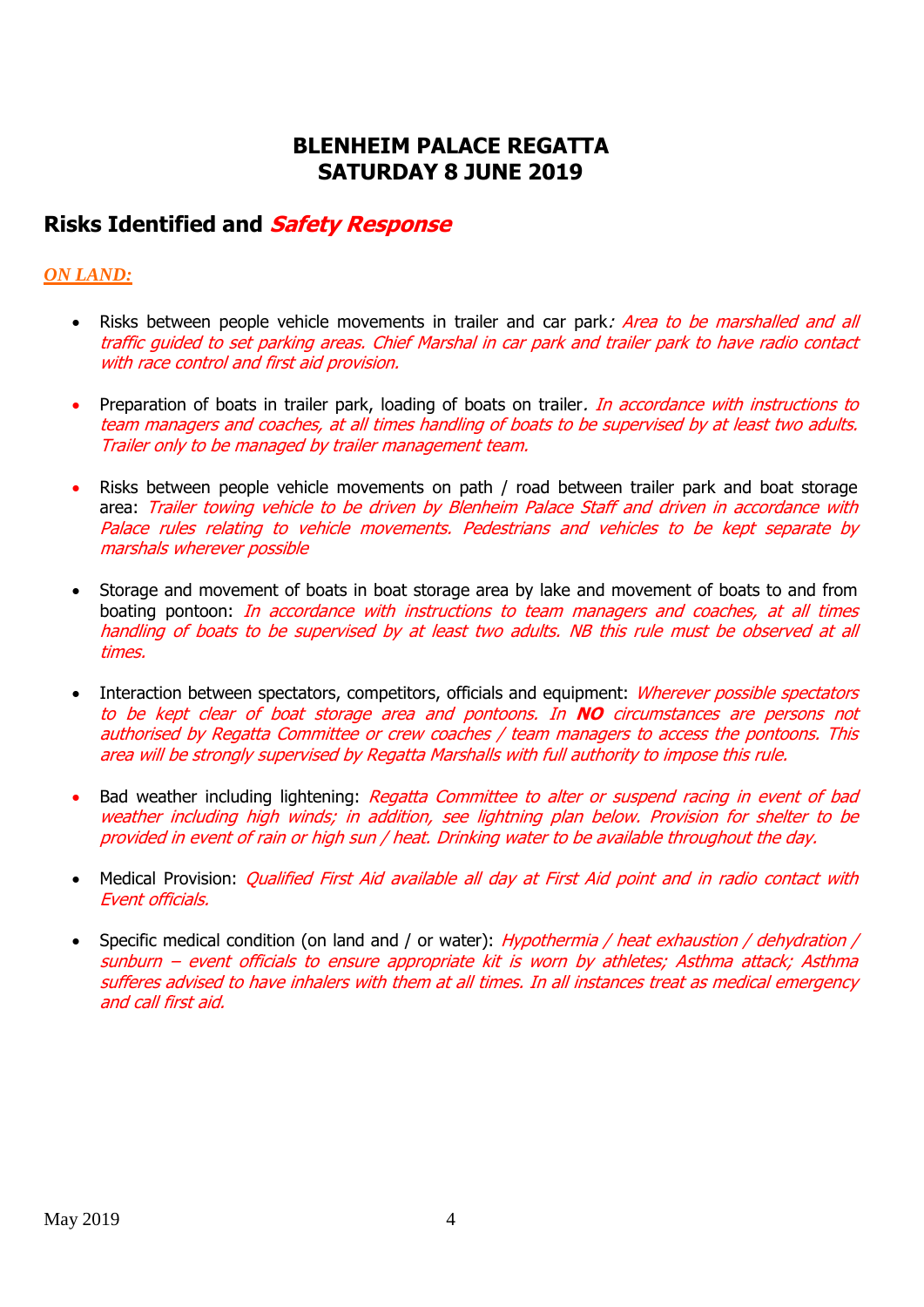### *ON WATER:*

### **Competitors, Officials and Safety Craft**

- There will, for a period of 30 min before racing until after all competitors have left the water at the end of the day, always be two manned safety craft on the water. In addition, there will be a minimum of three, and usually four, Umpires launches on the water which are able to offer short term safety cover. All safety craft, Umpires launches, race control and First Aid will be in radio contact on the same channel on the day of the event.
- Avoidance of collisions: All official and safety craft to be driven by qualified and experienced drivers, all competitors to be supervised by Race Officials at all times and all competitors to follow instructions to Athletes as issued in advance of the event. All parties to follow published circulation pattern at all times. All Race Officials, Safety Teams and Race Control to be in radio contact.
- Capsize: It is a requirement of British Rowing to ensure that all athletes competing are aware and practiced in capsize drill. The event requires coaches and team managers to ensure that athletes are so qualified. In event of capsize:
	- o nearest launch to call for safety launch,
	- o if marshalling and closest launch, to require crews being supervised stop whilst attending capsize move to capsized boat
	- o If racing use discretion either to ask alternative race official to take over race whist you attend or direct safety and nearest race official to attend capsized boat.
- Lightening: See lightning Plan below.

### **Recovery from Water:**

• In the event that an Athlete, Race Official or other person should need recovery from the water and return to bank the emergency landing point will be the launching pontoon. Safety should require radio silence from all parties apart from them, first aid and Chairman of Race Ctte until such time as person or persons are safely landed. Safe landing should be broadcast over radio net.

#### **Adverse Environmental Conditions:**

- Reduced visibility e.g. Fog, Glare, Haze, Mist, Snow, Rainfall, Darkness
- Localised extreme weather e.g. lightning strikes,
- Wind conditions e.g. Squalls, affecting steering, boat stability
- Water or stream conditions affecting steering, boat stability
- Temperature, inducing rapid hypothermic conditions
- Chairman of Race Ctte, Safety Advisor and Race Control together to have ability to alter, suspend or abandon race programme as appropriate. Such decisions to be communicated clearly to all competitors, officials, team managers and coaches, spectators

### **Medical conditions associated with accidents/activities on or by rivers**

- Drowning
- Hyperthermia